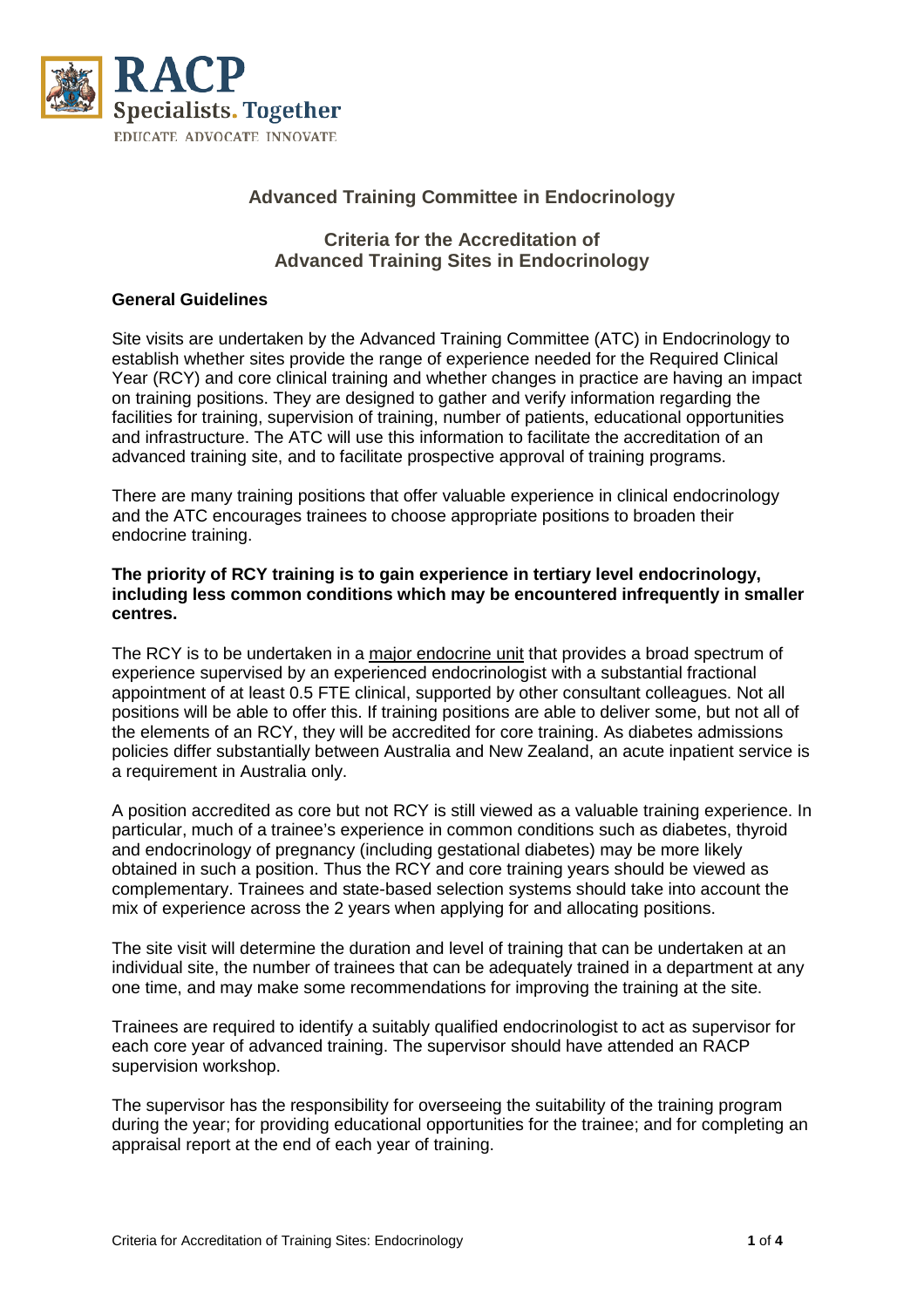## **Application for Accreditation**

Training sites that wish to apply for accreditation for advanced training in endocrinology must complete a [Site Survey Form](https://www.racp.edu.au/docs/default-source/default-document-library/endocrinology-site-survey.docx?sfvrsn=0) for consideration by the ATC. Members of the ATC will then conduct an assessment by site visit to verify the suitability of the site for advanced training.

#### **Accreditation Cycle**

The ATC undertakes visits to all accredited sites on a five-yearly cycle. Sites should report to the ATC on any changes during the cycle. On occasions, site accreditation may be given for shorter periods, or be subject to an interim review.

If the ATC is unable to conduct a site visit before a site wishes to advertise for an advanced trainee, or similar circumstances apply, the ATC may conditionally accredit the site via a site survey form. A site visit will be scheduled for the earliest opportunity, and the accreditation status will be confirmed or revised by the ATC. If the site is overseas, a similar site survey form will need to be completed by the site.

### **Criteria for Accreditation to Provide Required Clinical Year Training**

Training sites at which the RCY in Endocrinology can be undertaken should have the following:

- Senior consultant endocrinology staff equivalent to a minimum of 2.0 FTE.
- Maximum of one RCY position per 1.0 FTE endocrinologist. Each required clinical trainee should have a primary and secondary supervisor and the primary supervisor should supervise only 1 RCY trainee.
- In-patient beds with acute endocrine and diabetes admissions which are managed by the trainee (Australia only).
- An in-patient consultation service in endocrinology (Australia and New Zealand);
- Structure and policies to permit direct involvement by the trainee in the management of acute endocrine emergencies e.g. diabetic ketoacidosis (Australia only).
- Endocrinology out-patient facilities in which the trainee will assess and make management decisions about patients, and at which there is at least one supervising consultant endocrinologist in attendance. The trainee should have at a minimum of 4 outpatient clinics per week, averaged over the 12 months. The trainee should see a minimum of 5 new patients per week of clinics attended.
- These clinics must include both diabetes and non-diabetes endocrinology, with at least half the outpatient exposure in non-diabetes endocrinology.
- The clinics may be made up of general diabetes and endocrinology clinics or include a combination of the following specialty clinics, ensuring a balance of clinical exposure across the specialty areas. It is recognised that a given site will not provide every aspect of endocrinology.
	- o Gestational diabetes / Obstetric medicine
	- o Insulin pump / Type 1 diabetes
	- o Pituitary / Neuroendocrine
	- o Bone / Osteoporosis
	- o Thyroid
	- o Specialist reproductive endocrinology (male and/or female)<br>
	o Late effects of cancer therapy
	- Late effects of cancer therapy
	- o Obesity / Metabolic medicine
- Minimum monthly specialist clinic in Pituitary disease OR evidence of significant exposure to outpatient management of pituitary disease in general endocrinology clinic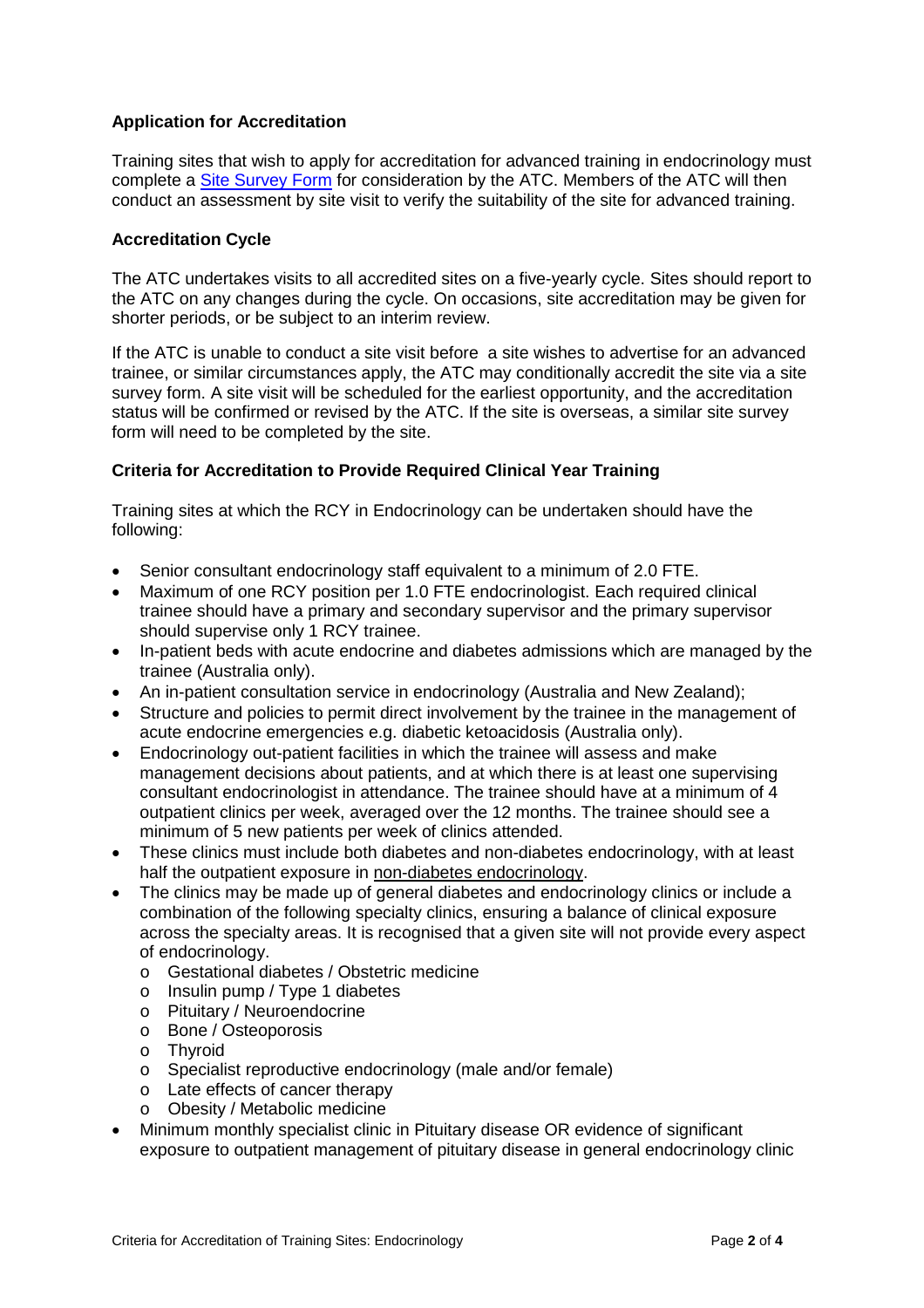(5 outpatient cases per month minimum). Peri-operative management of pituitary disease preferred but not essential.

- First hand exposure to dynamic tests of endocrine function, including opportunity for supervised interpretation of the results.
- On-site facilities for radiology and endocrine surgery. Evidence of regular radiology meetings, and direct liaison with the endocrine surgeons (multi-disciplinary meeting and/or combined clinic).
- Close liaison with a nuclear medicine service and bone densitometry, either on site (preferred) or if off site, evidence of a meaningful interaction with the department over and above simply requesting scans and viewing reports. Access to outpatient radioactive iodine for benign thyroid disease. Inpatient radioactive iodine therapy for thyroid cancer preferred but not essential.
- A diabetes centre/clinic with diabetes educator staff, exposure to insulin pump therapy and involvement in outpatient stabilisation;
- An identified endocrinology department with office space for the use of the trainee;
- On line access to core endocrine reference materials including journals and current general reference material;
- Clinical and research meetings in endocrinology. Minimum of 2 formal weekly sessions. These should include:
	- o Clinical patient review
	- o Journal club
	- o Registrar presentations, including a literature review
- Supervisors capable of designing and supervising to completion, research projects of a standard required by the RACP.

## **Criteria for Accreditation to Provide Core Clinical Training**

Training sites at which the core training year in Endocrinology can be undertaken should have the following:

- Senior consultant endocrinology staff equivalent to a minimum of 1.0 FTE, and at least 2 individual consultant appointments.
- Inpatient assessment and management role preferred but not essential (Australia only).
- Endocrinology outpatient facilities in which the trainee will assess and make management decisions about patients, and at which there is an endocrinologist in attendance. The trainee should have at a minimum of 4 outpatient clinics per week *or* 3 outpatient clinics and an inpatient consult with equivalent workload of one outpatient clinic per week, averaged over the 12 months. The trainee should see a minimum of 4 new patients per week of clinics attended.
- Clinics for a core year may be more focused than for the RCY for example a specialised Diabetes core year may only include Diabetes clinics, (e.g. Young Adult Diabetes, Gestational Diabetes and Metabolic Medicine clinics).
- On site facilities for radiology.
- On site endocrine surgery OR regular (at least monthly) multi-disciplinary meeting with offsite endocrine surgeons.
- Readily accessible pathway for referral of patients with pituitary disease requiring tertiary centre management. Experience in pre-operative and post-operative work-up of patients with pituitary disease through general endocrinology clinic (not required in a specialty year, e.g. Diabetes).
- Readily available access to nuclear medicine, including outpatient administration of radioactive iodine and bone densitometry if not on site.
- An identified endocrinology department with office space for the use of the trainee;
- On line access to core endocrine reference materials including journals and current general reference material;